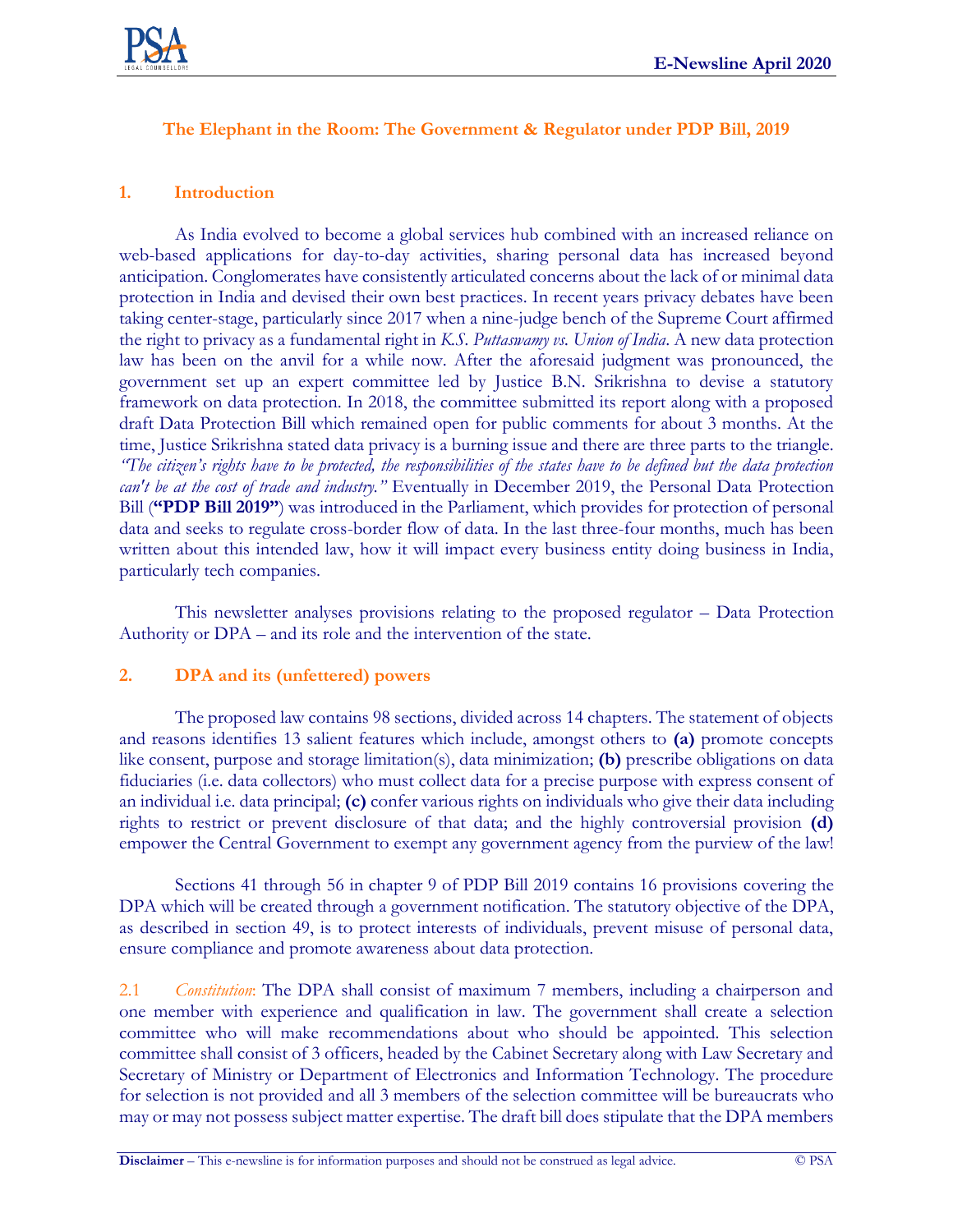

should be capable and experienced with at least a decade in the areas of data protection, data security, cyber laws and national security, amongst others. The term of the 7 members shall be for 5 years or until they attain 65 years, whichever is earlier. Given the involvement of the government in its constitution and funding, one wonders whether the DPA can truly be independent and protect data privacy. In view of the vastness of the powers and the potential repercussions for individuals, the business and the technology space generally it is absolutely imperative that the selection committee identifies and picks seasoned and credible ones from industry with the necessary subject-matter expertise.

2.2 *Powers:* Section 45 states the powers of the chairperson, while 49 provides those of the DPA generally. The chairperson has been given wide powers of general superintendence and direction of the DPA, and, additionally, can exercise any power or do anything which can be done by the DPA as a whole. This appears to be quite unfettered and without necessary checks and balances.

While section 49 imposes a rather wide duty on the DPA, the functions are categorized in 15 sub-points, but that are wide enough to cover every facet. In fact, DPA has been given extensive powers to enforce its obligations. It is empowered to regulate significant data fiduciaries, monitor cross-border transfers of data, specify codes of practice, develop mechanisms for creating data trust scores, and an all-inclusive provision which allows it to "*perform such other functions as may be prescribed*." Furthermore, section 50 authorizes the DPA to make regulations in order to issue codes of practice spanning 18 different aspects, including notice requirements, quality of personal data, manner of obtaining consent, portability, transparency and security requirements plus cross-border transfers. Additionally, the 19<sup>th</sup> one is an omnibus provision which stipulates *"any other matter which, in the view of the Authority, may be necessary to be provided in the code."* It can also approve codes submitted by others i.e., industry organizations, statutory or government agencies. However, a code shall be issued following discussions with relevant stakeholders, including sectoral regulators and after following the prescribed procedure. Who will prescribe the process? Clearly, the government. What will be the checks and balances? There is complete silence. Absent an express provision that unequivocally sets out the framework of a consultative process, chances are both the DPA and the government may not follow a transparently consultative process.

Section 53(8), a non-obstante provision which overrides anything to the contrary, stipulates that the DPA or an inquiry officer shall have powers analogous to a civil court under the Civil Procedure Code for five types of matters. These include discovery and production of documents; summoning and enforcing presence of persons and examining them on oath; inspection of documents, records of data fiduciary; issuing commissions to examine witnesses or documents; and, again, "*any other matter which may be prescribed*." Further, in its endeavor to enforce the statutory provisions, once made into law, the proposed authority shall be vested with powers to seek information and conduct inquiries<sup>1</sup> into any activity "*detrimental to the interest of data principals*," conduct search and seizure of locations where it reasonably believes that some data or document(s) can be either compromised or destroyed.

Section 94 provides that the DPA would make regulations, rules, safeguards for protection of privacy and restrictions on continuous or systematic collection of "*sensitive*" personal data etc. It will even define what is critical personal data, currently undefined in the draft. Yet, at this stage, there is no visibility on the (currently non-existent) processes to be followed by the DPA, while the government has the ability to access anything it feels would fit within the stated exemptions.

**Disclaimer** – This e-newsline is for information purposes and should not be construed as legal advice. © PSA

<sup>1</sup> Section 53(1) allows the DPA to do this, either on its own volition or on the basis of a complaint received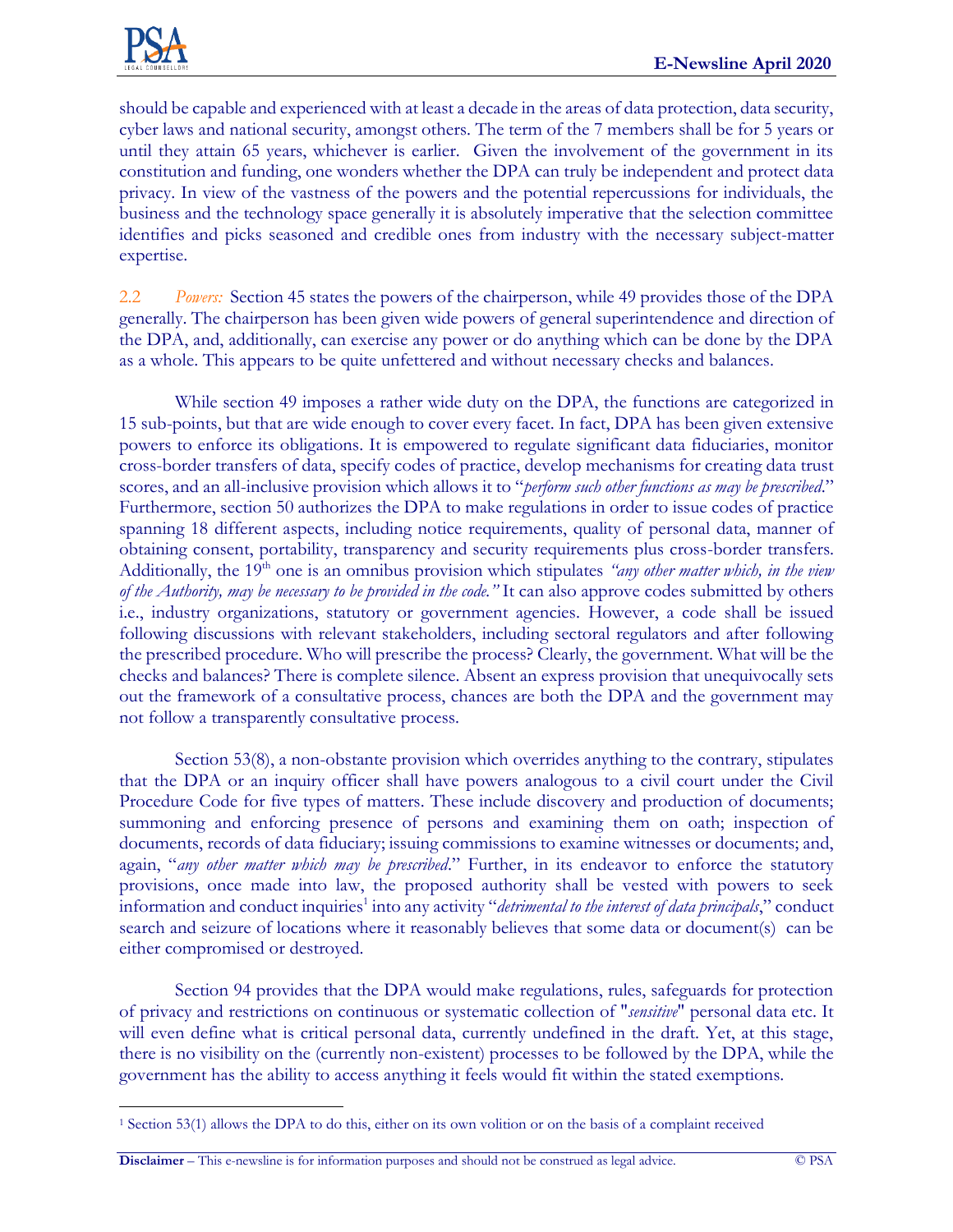

2.3 *Meetings:* The DPA will have to follow rules governing meetings once they are prescribed, but the current scheme of the sections merely provide that if the chairperson is unavailable, another member will be chosen to preside and voting shall be by majority of votes, with a casting vote of the chairperson in case of a tie. Further, if any member has any pecuniary interest in a matter to be discussed, then such person shall disclose the interest and abstain from voting. This is broadly similar to principles of company law. What is troubling is that section 47 currently provides that vacancies or defects in the constitution of the DPA or irregularity in the procedure shall not impact the merits of any case. The scale of data intended to be collected is mammoth, particularly in view of the ambitious digital transformation of India's national ecosystem. And, if exceptions will exist in the functioning of the DPA, the risk of erosion of the right to privacy may become a reality.

# **3. Powers of Central Government**

Chapter XIV, titled "Miscellaneous" contains some more controversial provisions. Under section 86, the Central Government has the ability to issue periodic directions in the "*interest of sovereignty and integrity of India, security of the State, friendly relations with foreign states or public order*" and such policy directions shall be binding on the DPA. While the DPA shall have an opportunity to express its views on the directions, yet the Central Government shall have the final say on whether a question is one of policy or not. While orders to protect national security are not unusual, but it would not be incorrect to assume that possibility of potential abuse of this provision is real.

Section 91 clarifies that the that Central Government reserves the right to interpret any policies for the benefit of India's digital economy, provided it does not involve the use of personal data that can be directly used to identify an individual. Section 91(2) states further that the government, in consultation with the DPA, can direct data collectors to hand over anonymized personal information or other "*non-personal data*" for the purpose of "*evidence-based policy-making*." The current form of the draft bill contains no insights on what this involves.

The vast powers given to the Central Government appear to be virtually enshrined in every other provision. The one that has concerned all, be it individuals, industry or even the activists, relate to the exemptions granted to the government for data collection. Section 35 allows the Central Government to exempt any of its agencies from the purview of this law, provided it feels that such action is "necessary or expedient<sup>2</sup>" in the "interests of sovereignty and integrity of India, national security, friendly *relations with foreign states, public order*" or for preventing offences related to the above against India. How this will happen is not articulated at all. The only safeguards are a written order from the Central Government specifying the reasons for breaching privacy and in a manner as may be specified in future. If exemptions are to be given, the process for government agencies ought to have been stated explicitly. Effectively, this means that exceptions can be made to collection rules, reporting and other requirements whenever the government takes a position that it is necessary. There are no unambiguous provisions which govern the use of the data by the government. Rather, for the moment at least, it seems that its surveillance powers are omnipresent in the draft, at virtually every place and at every turn of the page. This leaves innumerable questions on how the citizens' privacy, a fundamental right mandated by the Supreme Court, shall be protected.

<sup>2</sup> Previously, the language was necessary and proportionate for government data processing. *K.S. Puttaswamy* judgment had provided that that right to privacy could be intruded upon only if was legally authorized, done in accordance with due process and imposed an obligation to ensure it was necessary and proportionate to the objective sought